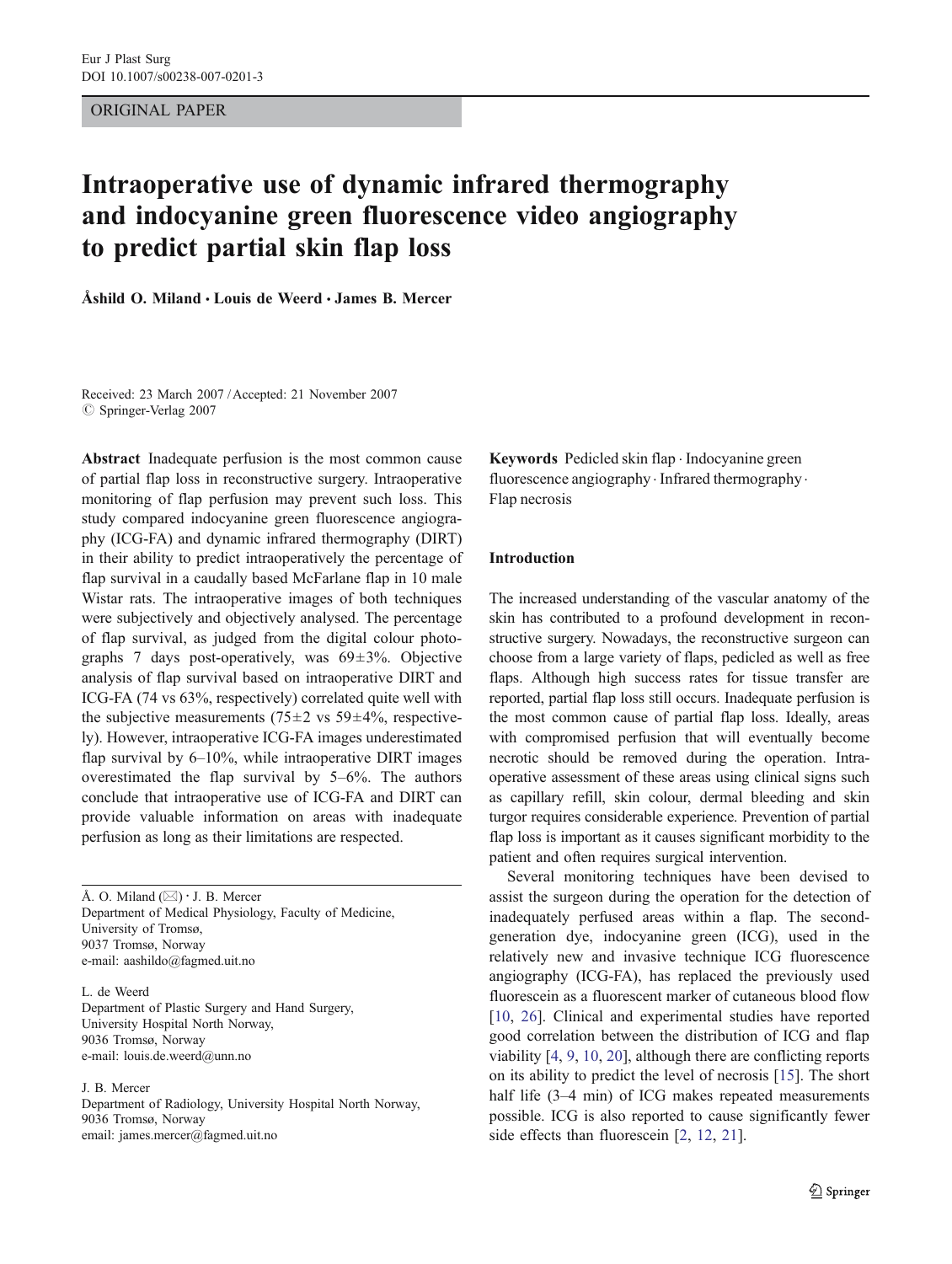Unlike ICG-FA, dynamic infrared (IR) thermography (DIRT) is a non-invasive monitoring technique and is used in clinical medicine as a method to measure skin temperatures [[1\]](#page-6-0). Dynamic IR thermography is based on the relationship between dermal perfusion and the rate of change in skin surface temperature following transient thermal challenges [\[8,](#page-6-0) [29](#page-7-0)]. The rate and pattern of rewarming provide indirect information on skin perfusion. Modern IR cameras are capable of producing highresolution radiometric digital IR images with a temperature sensitivity of 0.1°C or better. The DIRT technique has been successfully used to indirectly study perfusion dynamics in flaps and to assist in flap design [[6,](#page-6-0) [13,](#page-6-0) [24](#page-7-0), [28,](#page-7-0) [31\]](#page-7-0) but has, to our knowledge, not been used to estimate the area of inadequate perfusion that may become necrotic.

The aim of this study was to investigate whether the two techniques, ICG-FA and DIRT, can be used intraoperatively to predict the area of skin necrosis in a caudally based McFarlane rat skin flap model [\[17\]](#page-7-0). To our knowledge, a similar comparative study has not been published.

# Materials and methods

The experiments were carried out on 10 male Wistar rats weighing 300–350 g. The animals were caged individually and were fed a standard diet and water ad libitum. The procedures involving animal treatment and their care were conducted in conformity with guidelines on accommodation and care of laboratory animals by the European Convention for the protection of vertebrate animals. The study was approved by the Norwegian Committee on Ethics in Animal Experiments.

All surgical procedures were performed under standard aseptic conditions. Anaesthesia was induced and maintained by spontaneous inhalation of isoflurane (Forene "Abbott") and oxygen using a U-400 Anaesthesia Unit (Univentor Limited, Zejtun, Malta). A schematic drawing of the experimental set-up is shown in Fig. 1.

Under anaesthesia and with the rat in a prone position on a heating blanket, an area of ca  $4\times9$  cm was shaved with electric clippers. A caudally based standard McFarlane flap of  $2\times7$  cm was dissected free from the underlying fascia and sutured back in position after haemostasis was obtained with diathermy.

Indocyanine green fluorescence angiography (ICG-FA)

Perfusion of the flap was measured using the technique of dynamic laser-induced fluorescence video angiography (IC-View, Pulsion Medical Systems, AG, Munich, Germany). Under illumination with a laser (energy: Pi=0.16 W, wavelength:  $\lambda$ =780 nm), an intravenous bolus injection



Fig. 1 A schematic diagram of the experimental set-up showing the placement of the IR digital camera and the near IR-filtered digital camcorder with Toens® laser light source on the top

(0.3 mg/kg) of ICG (ICG-PULSION, Pulsion Medical Systems, AG) dissolved in injection water was given through a tail vein. The resulting fluorescence pattern was recorded with a digital video camera equipped with a near-IR filter.

# Dynamic infrared thermography (DIRT)

A FLIR IR camera (FLIR ThermaCAM S65 HS, FLIR Systems, Boston, MA, USA) was used for monitoring skin surface temperature of the flap, and the rate and pattern of rewarming after transient cooling was used as an indirect indicator of flap perfusion. Through a fire wire interface connected to a laptop computer, it was possible to record video sequences of high-definition digital IR images. All IR images were electronically stored and afterwards processed using image analysing software ThermaCAM Researcher Pro 2.8 SR-1 (FLIR Systems AB).

# Experimental protocol

After the caudally based McFarlane flap was harvested and before it was re-sutured into position, the flap was bent backwards at its base to obtain haemostasis. The flap was then returned to its original position and a plastic sheet (0.5 mm) was temporarily placed on the underside of the flap. The IR-camera revealed that the flap had cooled down most likely because of a reduced blood supply when it was turned backwards. The rate and pattern of rewarming of the flap was recorded with IR-thermography. The plastic sheet prevented warming of the flap by conductive heat transfer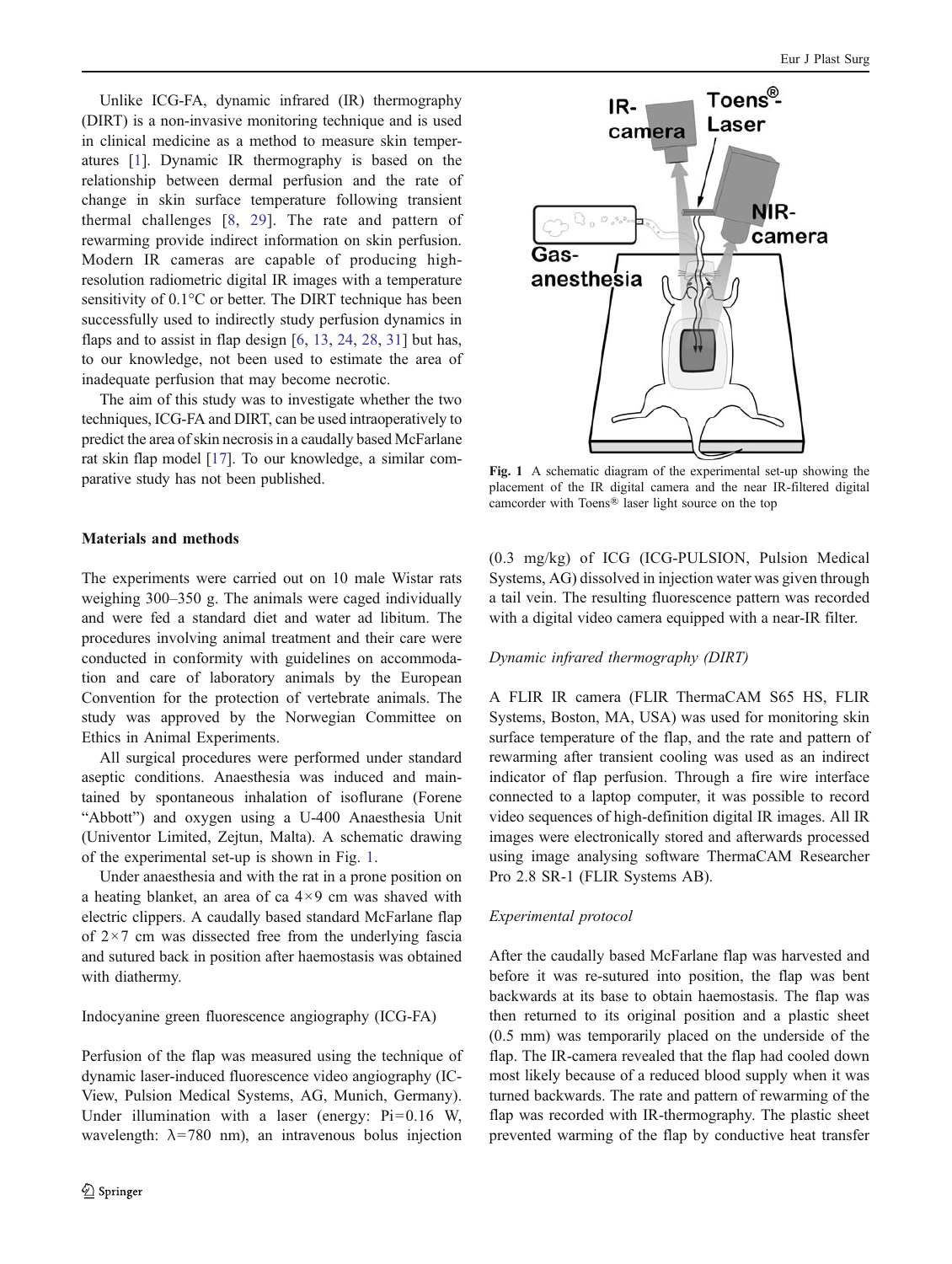<span id="page-2-0"></span>from the underlying tissue (donor area), so the flap could therefore only be rapidly rewarmed by perfusion with blood. After approximately 5 min, the plastic sheet was removed and the flap was sutured back into its original position. The perfusion of the flap was then examined with ICG-FA. Flap perfusion was also examined with ICG-FA 24 h after the operation.

Seven days after the surgical procedure, survival of the flaps was assessed. Digital colour images were taken, which included both the surviving and the necrotic area of the flaps. After assessment, the animals were euthanised with an overdose of Mebumal 10% (pentobarbital 100 mg/kg i.p).

#### Image analysis

Two methods were used to analyse the intraoperative IRand ICG-FA-images. (1) A subjective method involving visually dividing the flap images into two separate areas; respectively, an area of low and warm temperatures and an area of low and high fluorescence intensities. (2) An objective method based on absolute temperature and fluorescence intensity measurements along a line in the midline of the flap extending from the proximal base (pedicle) to its distal end (see Fig. [3](#page-3-0)).

The results of both methods were compared and evaluated with the final outcome of flap survival on the seventh post-operative day. The area of survived and necrotic skin tissue on the day 7 digital colour images of the flaps were measured using the software TRACER, version 2.1 (Medical Computing Research Group, University of Glamorgan, Wales, UK) (Fig. 2c). The same programme was used for the subjective method. In the intraoperative IR images, the flap was subjectively divided into two separate thermal areas (high and low) (Fig. 2a). In a similar fashion, the flap was subjectively divided into two different areas according to fluorescence intensities (high and low) (Fig. 2b) based on the ICG-FA images. All the subjective measurements were carried out by the same person. The argument for performing the subjective analysis is that subjective examination is commonly used intraoperatively. The rationale for doing the objective method is to support the subjective method of analysing the images.

In the objective method, the IR thermal images were analysed with the software (ThermaCAM Researcher Pro 2.8 SR-1) to obtain a temperature gradient along the centre of the flap (see Fig. [3](#page-3-0)a and [5](#page-5-0)). In a similar fashion, the ICG-FA images were analysed using ImageJ software (National Institute of Health, Bethesda, MD, USA) to obtain a fluorescence intensity gradient along the centre of the flap (Fig. [3b](#page-3-0)). Due to individual variations in the fluorescence intensities, it was necessary to normalise these data. For each individual animal, the highest pixel intensity along the centre line of the flap was set to 100 and all other values



Fig. 2 a Intraoperative IR thermal image, b intraoperative ICG-FA image and c seventh-day post-operative digital colour image of a flap in a single animal. In each image, the flap is divided into two separate regions (1 and 2), the areas of which were measured using the analysing software Tracer; a proximal region  $(I)$  with high temperature and distal region  $(2)$  with low temperature, **b** region  $(1)$  with high fluorescence intensity and region (2) with low fluorescence intensity and **c** vital  $(1)$  and necrotic  $(2)$  region

were correspondingly adjusted. The data presented in Fig. [6](#page-5-0) thus represent the average relative pixel intensities along the centre line for all animals.

#### Statistical analysis

Data are presented as mean values  $\pm$  standard error of the mean (SEM). One-way ANOVA with repeated measures followed by the least significant difference test (Fischer's least significant difference test) was used in the comparison of the subjective analysis of the data (Table [1\)](#page-3-0).  $P<0.05$  was considered significant. Statistical calculation was performed using the statistical software SigmaStat for Windows version 3.5 (Systat Software, Erkrath, Germany). For the objective method, a receiver operating characteristic (ROC) curve was constructed (SPSS version 14.0 for Windows)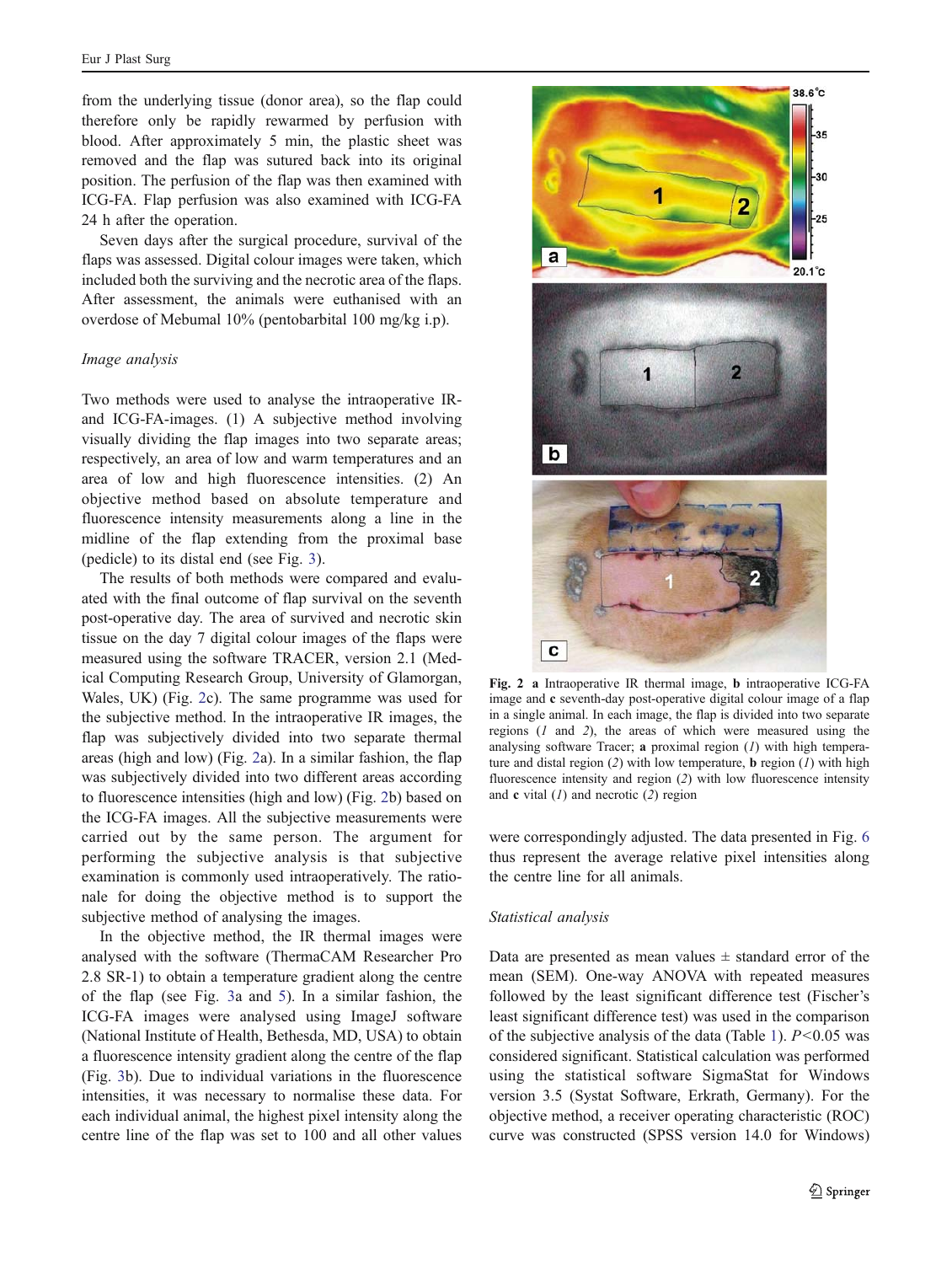<span id="page-3-0"></span>

Fig. 3 a Intraoperative IR thermal image and b intraoperative ICG-FA image. The black line through the centre of the flap indicates the position of the temperature profile and fluorescence profile, respectively, used in the calculations presented in Figs. [5](#page-5-0) and [6](#page-5-0)

for testing performance of the methods ICG-FA and DIRT to predict necrosis. The optimal cut-off point to predict outcome was derived from the ROC curve, including the sensitivity and specificity. Plotting sensitivity against 1 specificity allows comparison of area under the curve (AUC) as an indicator of the predictive power of the methods.

# Results

In Fig. [2](#page-2-0), images of the two different imaging techniques in a single animal are presented. The indirect method of DIRT

is shown as a thermal image (Fig. [2a](#page-2-0)) and the direct method ICG-FA is shown as a fluorescence intensity image (Fig. [2b](#page-2-0)). In the same figure, a digital colour photo (Fig. [2c](#page-2-0)) of the resulting necrosis in the flap on the seventh post-operative day is shown. In all three images, two separate regions of the flap can be seen; a proximal region (1) with high temperature and a distal region (2) with low temperature (Fig. [2a](#page-2-0)), a region (1) with high fluorescence intensity and a region (2) with low fluorescence intensity (Fig. [2](#page-2-0)b) and vital (1) and necrotic (2) regions (Fig. [2c](#page-2-0)).

None of the flaps showed any signs of infection or haematoma. In most cases, necrosis became clinically apparent within 24 h after the operation. Table 1 shows the percentage of survival that was subjectively determined from the images mentioned in the section above. On day 7 post-operatively, a mean area of  $10.2\pm0.6$  cm<sup>2</sup> (69.3%) of the flaps was vital and a mean area of  $4.4 \pm 0.4$  cm<sup>2</sup> (30.7%) was necrotic. From the subjective area analysis of the IRimages,  $74.7\pm2\%$  of the flap had a high temperature and was located in the proximal area, compared to  $25.4 \pm 2\%$ which had a low temperature and was located in the distal part of the flap. The images from the intraoperative ICG-FA recordings of the flap indicated that  $59.1 \pm 4\%$  of the flap had a high fluorescence intensity, while  $40.9 \pm 4\%$  of the flap had low fluorescence intensity and may undergo necrosis. ICG-FA recordings made 24 h after the operation indicated that the area of high fluorescence intensity had increased to  $72.8 \pm 3\%$ , which was significantly different from the area measured in the intraoperative ICG-FA recordings. Intraoperatively, there was also statistically significant difference between the size of the flap area with high temperatures and high fluorescence intensity, and there was significant difference between these areas and the actual area of viable tissue at day 7 post-operatively (Table 1).

Table 1 Per cent survival measured in intraoperative DIRT and ICG-FA images, 1 day post-operative ICG-FA images and colour images from day 7 post-operatively

| $Rat \#$       | DIRT $(\%)$ intraoperative | ICG-FA $(\%)$ intraoperative | ICG-FA $(%)$ 1 day postop. | Photos $(\%)$ 7 days postop. |
|----------------|----------------------------|------------------------------|----------------------------|------------------------------|
| R <sub>1</sub> | 65.7                       | 51.2                         | 59.4                       | 61.8                         |
| R <sub>2</sub> | 67.2                       | 50.6                         | 71.9                       | 65.6                         |
| R <sub>3</sub> | 74.6                       | 66.6                         | 77.8                       | 79.3                         |
| R4             | 69.1                       | 61.4                         | 67.2                       | 68.6                         |
| R <sub>5</sub> | 67.8                       | 35.0                         | 59.0                       | 47.6                         |
| R <sub>6</sub> | 88.6                       | 54.2                         | 74.9                       | 77.0                         |
| R7             | 83.9                       | 72.9                         | 80.0                       | 72.5                         |
| R <sup>8</sup> | 74.0                       | 64.0                         | 81.2                       | 79.0                         |
| R9             | 76.6                       | 75.8                         | 78.3                       | 71.8                         |
| R10            | 79.4                       | 59.5                         | 78.3                       | 69.3                         |
| Average        | $74.7 \pm 2$               | 59.1 $\pm$ 4 <sup>a</sup>    | $72.8 \pm 3^{b}$           | $69.3 \pm 3^{a,b}$           |

Values mean ± SEM

<sup>a</sup> Significant difference from intraoperative DIRT images, at  $p$  < 0.05. b Significant difference from intraoperative ICG-FA images, at  $p$  < 0.05.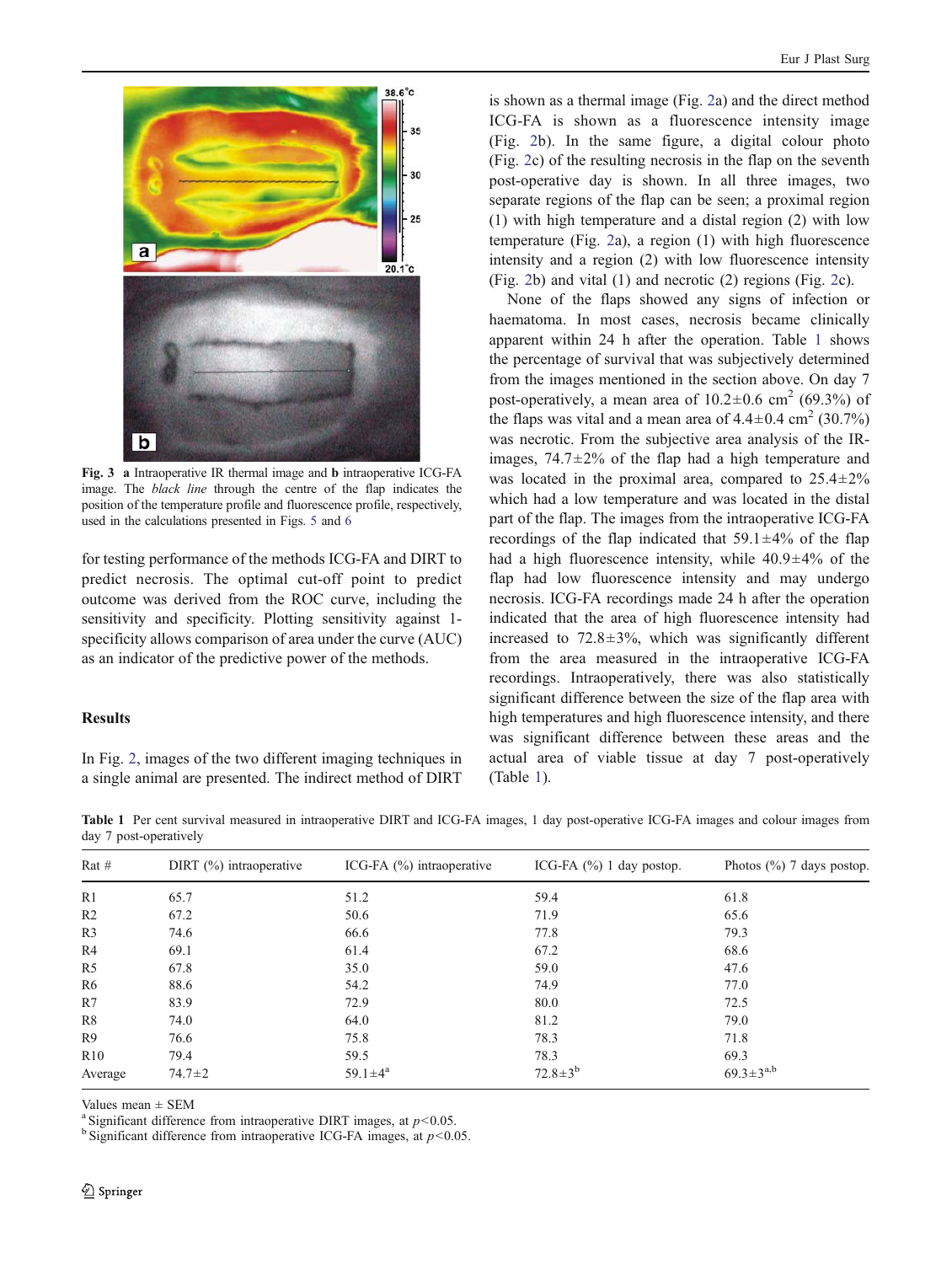Using ROC analysis, we evaluated the accuracy of the methods in predicting levels of necrosis. Fig. 4a,b represents plots of all sensitivity/specificity pairs over the entire range of recordings. ROC analysis showed a good accuracy of both methods, DIRT and ICG-FA, in differentiating between viable and necrotic areas in the flap. The areas under the ROC curves were 0.86 and 0.90 for DIRT and ICG-FA, respectively.

The average temperature profile through the axial centre of the flaps measured from the intraoperative IR thermal images is presented in Fig. [5](#page-5-0). The curve shows a high skin temperature running from its proximal base and continuing for about two-thirds of the length of the flap, with a marked fall in skin temperature towards its distal end. The curve in Fig. [6](#page-5-0) is a profile of the average relative fluorescence intensity (in pixels) through the centre of the flap from its proximal base to the distal end of the flap. The shape of the curve is somewhat similar to the temperature profile shown in Fig. [5](#page-5-0), with a clear fall in fluorescence intensity towards the distal end of the flap. From the ROC curves, sensitivity and specificity for the best cut-off value for both methods were calculated (Table [2\)](#page-5-0). The cut-off values were then used to read off the related flap lengths in Figs. [5](#page-5-0) and [6](#page-5-0) (indicated by the respective vertical arrows). The objective ROC analysis showed that, with the DIRT method, 74% of the flap had skin temperature, which represented viable tissue on post-operative day 7, while the ICG-FA method had a cut-off point at 63% of relative flap length. As mentioned previously, the actual flap survival was  $69.3\% \pm 3\%$ .

# Discussion

Partial flap necrosis is an undesirable outcome of surgery involving tissue transfer, which could be avoided by resecting the area at risk during the operation. However, this requires having a reliable technique that can be used intraoperatively for identifying areas of risk. Such a technique would be of great benefit to the surgeon because it requires considerable clinical experience to identify areas of inadequate perfusion by assessment of skin colour, capillary refill and turgor. ICG-FA and DIRT are reported to be capable of monitoring the dynamics of flap perfusion [\[6](#page-6-0), [7](#page-6-0), [9](#page-6-0)–[11,](#page-6-0) [13](#page-6-0), [16](#page-7-0), [23,](#page-7-0) [24,](#page-7-0) [26](#page-7-0), [28](#page-7-0), [30,](#page-7-0) [31\]](#page-7-0).

In this study, the percentage of flap survival, as judged from the digital colour photographs on day 7, was  $69\pm3\%$ . The objective measurements obtained with ROC analysis of intraoperative DIRT and ICG-FA, 74 vs 63%, respectively, correlated quite well with the subjective intraoperative measurements with DIRT and ICG-FA,  $75\pm2$  and  $59\pm4\%$ , respectively. This indicates that our subjective evaluation is in good accordance with the objective results, especially when it comes to the analysis of the IR-images.

However, the results from the subjective measurements of the intraoperative ICG-FA recordings underestimated flap survival by 10%, while those obtained with DIRT overestimated flap survival by 5.4%. These latter findings are clearly not ideal because overestimation of flap viability can result in partial flap loss, with a resultant open wound and delayed healing. On the other hand, underestimation of flap viability can result in resection of viable flap tissue and tight wound closure, which can also lead to impaired wound healing or even an inability to close the wound. Interestingly, the 1-day post-operative objective measurements with ICG-FA gave a better estimation of the percentage of flap survival than those obtained with intraoperative ICG-FA.

In interpreting the results, one has to be aware of the fact that the thermographic and angiographic examinations were not performed under completely identical conditions during the day of surgery. As explained in the method section, a



Fig. 4 ROC-curves for a DIRT and b ICG-FA. Plots of sensitivity/ specificity pairs over the entire range of recordings with DIRT and ICG-FA are represented. The x *axis* is the false-positive fraction  $(1$ specificity) of the flap without necrosis and the  $y$ -axis is the true-

positive fraction (sensitivity) of the flap with necrosis. The areas under the curves were 0.86 (95% CI 0.81–0.91) and 0.90 (95% CI 0.87–0.93) for DIRT and ICG-FA, respectively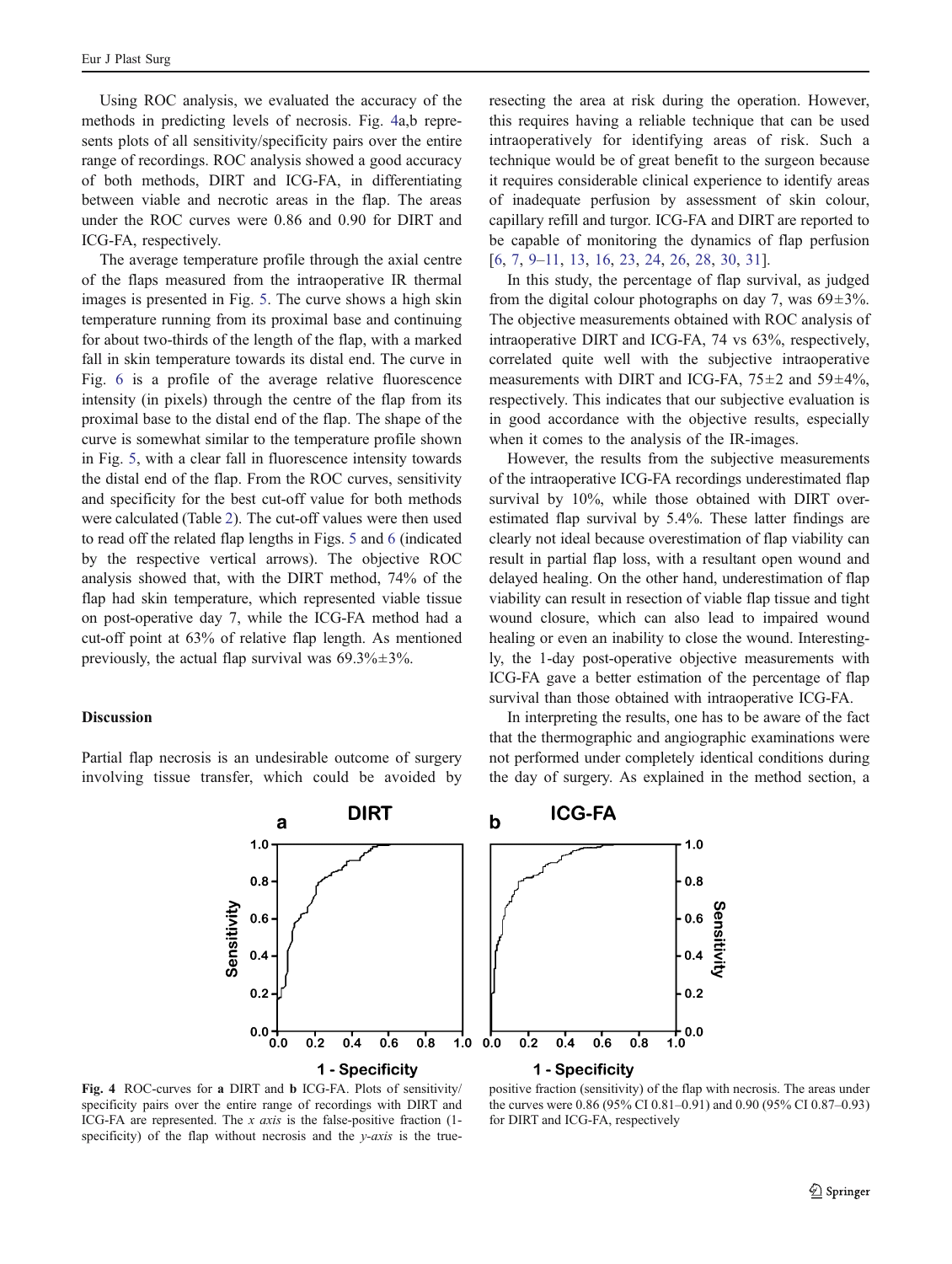<span id="page-5-0"></span>

Fig. 5 The plotted curve is a temperature profile through the axial centre of the flaps from its proximal base to the distal end, measured from the intraoperative IR-images. The vertical arrow marks the cutoff point for the decline in temperature, as derived from the ROC analysis. Values mean ± SEM

plastic sheet was used to prevent the flap from being heated from the underlying tissue because thermographic images taken after the flap was sutured back to the donor site showed a more or less homogenous temperature distribution due to passive rewarming. The reason we chose to carry out the angiographic examination after the flap was sutured back in position was to be able to perform the two angiographic examinations (during surgery and 24 h after surgery) under similar conditions. Although it cannot be ruled out that the methodological approach we used may have affected the results, we do not feel that performing the angiographic examination during surgery with the plastic



Fig. 6 The plotted curve is a profile of the average relative fluorescence intensity (in pixels) through the centre of the flap from its proximal base to the distal end of flap, measured in the intraoperative ICG-FA images. The vertical arrow indicates the cutoff point for the decline in fluorescence intensity, as derived from the ROC analysis. For reasons of clarity, only every 10th data point is presented in the *curve*. Values mean  $\pm$  SEM

Table 2 Receiver operator curve characteristics for measures of necrosis, with cut-off points for optimal sensitivity and specificity

| ROC characteristics |                                     |                    |                     |  |  |
|---------------------|-------------------------------------|--------------------|---------------------|--|--|
| Method              | Cut-off point<br>$(\%$ flap length) | Sensitivity $(\%)$ | Specificity $(\% )$ |  |  |
| <b>DIRT</b>         | 74                                  | 80                 | 75                  |  |  |
| ICG-FA              | 63                                  | 84                 | 78                  |  |  |

sheet in place would affect the general outcome of the study. In fact, we feel that this approach would possibly result in a reduced blood flow due to a lower flap temperature, thereby producing a larger difference between the two techniques (a greater underestimation using angiography).

Krishnan et al. [[15\]](#page-7-0) used ICG-FA in the intraoperative evaluation and post-operative follow-up of nine flaps. They observed an underestimation of flap survival based on ICG-FA in both the intraoperative and post-operative phases. The underestimation of flap survival has also been reported when the predecessor of ICG, fluorescein, was used intraoperatively [[5,](#page-6-0) [22](#page-7-0), [25](#page-7-0)]. Pang et al. [\[22](#page-7-0)] postulated that, in the early post-operative period, arteriospasm and ischaemia due to surgical trauma induce an alteration in perfusion pressure and/or vascular blood supply within the flap that causes inadequate perfusion to the distal part of the flap. However, in the area of marginal blood flow, vascular relaxation may occur in the later stage of the post-operative period, and the capillary blood flow may be re-established. The fact that ICG-FA performed on the first post-operative day in our study was more accurate in predicting the border of skin necrosis than the intraoperative ICG-FA (Table [1](#page-3-0)) supports the postulation of Pang et al. [[22\]](#page-7-0).

Giunta and colleagues [\[9](#page-6-0)] used ICG-FA to predict flap necrosis in a rat model. In an attempt to quantify the perfusion of tissue, they used the perfusion index, which is defined as the fluorescence intensity in the area to be investigated divided by the fluorescence intensity of the normally perfused surrounding area. They found that, in all parts that became necrotic, the perfusion index ranked less than 25% of the surrounding tissue, while in the parts that survived the index, it ranked above 40%. We attempted to measure the perfusion index in the near-IR cameras' software IC-CALC (Pulsion Medical System AG) but found that the measurements were rather inaccurate and not reproducible because they were dependent on the placement of the reference area, which represents normally perfused surrounding tissue. In our view, measuring the fluorescence intensity along the flap is a more objective method in this particular case.

Skin surface temperature measurements have not generally been accepted as a reliable monitoring technique for flap perfusion [[14](#page-6-0)]. DIRT, however, is based on the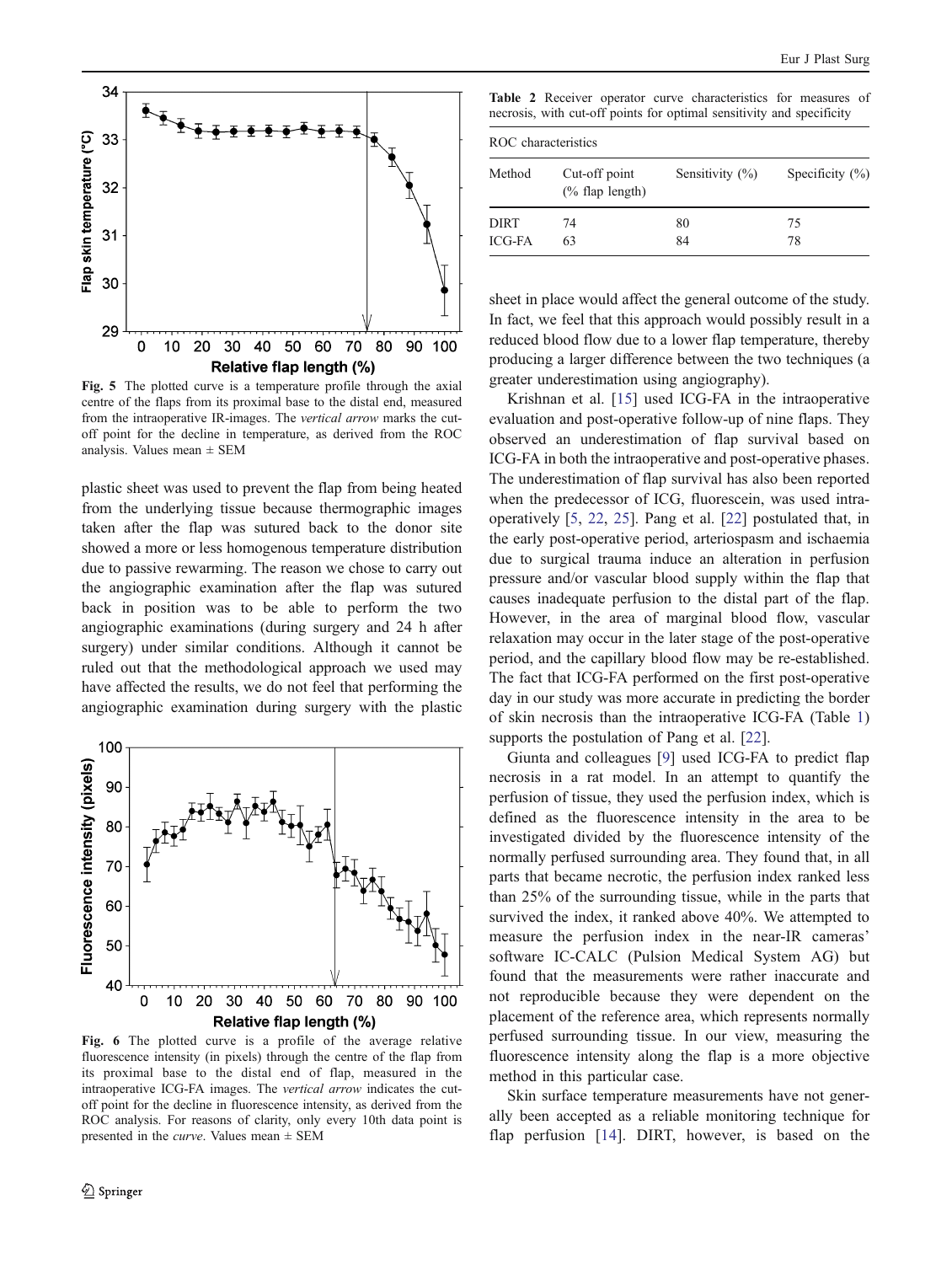<span id="page-6-0"></span>relationship between dermal perfusion and the rate and pattern of change in skin surface temperature following transient thermal challenges. Although the technique measures skin perfusion indirectly, the correlation between thermographic and laser Doppler velocimetric results is good [\[19](#page-7-0), [27\]](#page-7-0). The rewarming pattern of a flap is related to the vascular anatomy, and knowledge on this pattern is necessary before DIRT can be used intraoperatively. Rewarming should come from blood perfusion of the flap and not by conductive and/or convective heat transfer from the underlying surface, which may be a problem if the flap is thin and without pronounced subcutaneous fat. Interestingly, the axial pattern seen in the IR-image (Fig. [3](#page-3-0)a) during rewarming of this caudally based McFarlane flap relates well to the known axial flow pattern of this flap [3]. The same observations were, on the other hand, not made when using ICG-FA (Fig. [3b](#page-3-0)).

The increased knowledge of vascular anatomy has contributed to the high success rates in flap surgery. However, the vascular territory of a given artery in a cadaver study may be different from the vascular territory of that same artery within a viable flap. In their study on axial and random pattern flaps, McGregor and Morgan [\[18\]](#page-7-0) showed that, if one of a pair of abutting cutaneous vessels was occluded, then the other vessel would 'extend' its territory into the area of decreased intravascular pressure. Cormack and Lamberty [4] differentiated between anatomical territories, dynamic territories and potential territories. Flap harvest results in alteration of intravascular pressures and changes in dynamic equilibrium, leading to readjustments of flow and change in the size of the areas perfused. Dynamic territories may, therefore, be fundamentally different from anatomical ones. Both methods used in this study provide useful information on the perfusion dynamics in the flap: DIRT through the rate and pattern of rewarming and ICG-FA through the rate of dye-uptake and dye-clearance.

According to Creech and Miller [[28\]](#page-7-0), the ideal test for evaluation of skin flap viability should fulfil the following requirements: It should be easy to perform, provide exact results, be economical and be repeatedly applicable without danger and inconvenience to the patient. Furthermore, it should be applicable for all types of flaps and should not disturb the regular flap physiology. Although ICG-FA measures perfusion directly, this technique is invasive, has to be performed in a dark room and does not allow continuous monitoring. Another problem relates to variations in fluorescence intensity due to the inability of the projected low-power laser light to uniformly illuminate curved surfaces, indicating that this method is best suited for use on flat surfaces. In addition, adverse reactions to ICG have been reported [2, 12, [21](#page-7-0)].

Technically, we found that DIRT has the advantage of being non-invasive, it provides rapid and continuous

registration of skin temperature and it does not cause any physical harm to the patient. The main drawbacks of this technique are that it is an indirect method and that it overestimates flap survival in our experiment.

In spite of these drawbacks, we conclude that intraoperative use of ICG-FA and DIRT can provide valuable information on areas with inadequate perfusion, as long as their limitations are respected.

Acknowledgements The authors wish to thank the staff at the Animal Department, University of Tromsø, for technical assistance; Mr. Knut E. Steinnes, Department of Medical Physiology, Faculty of Medicine, University of Tromsø, for assistance in preparing the figures; and Associate Professor Tom Wilsgaard, Section for Medical Statistics, Institute of Social Medicine, Faculty of Medicine, University of Tromsø, for assistance in the statistical analysis.

#### References

- 1. Allen RJ, Heitmann C (2002) Perforator flaps—the history of evolution. Handchir Mikrochir Plast Chir 34:216–218
- 2. Benya R, Quintana J, Brundage B (1989) Adverse reactions to indocyanine green: a case report and a review of the literature. Cathet Cardiovasc Diagn 17:231–233
- 3. Briggs PC (1987) The McFarlane flap. Plast Reconstr Surg 80: 472–473
- 4. Cormack GC, Lamberty BG (1994) Concepts of territories. In: Cormack GC (ed) The arterial anatomy of skin flaps. Churchill Livingstone, New York, pp 6–10
- 5. Daniel RK, Kerrigan CL (1979) Skin flaps: an anatomical and hemodynamic approach. Clin Plast Surg 6:181–200
- 6. de Weerd L, Mercer JB, Setsa LB (2006) Intraoperative dynamic infrared thermography and free-flap surgery. Ann Plast Surg 57: 279–284
- 7. Eren S, Krein R, Hafemann B (1995) Objective evaluation of the microcirculation in the skin with indocyanine green angiography (ICGA). A method for the clinic? Handchir Mikrochir Plast Chir 27:307–314
- 8. Francis JE, Roggli R, Love TJ, Robinson CP (1979) Thermography as a means of blood perfusion measurement. J Biomech Eng 101: 246–249
- 9. Giunta RE, Holzbach T, Taskov C, Holm PS, Brill T, Busch R, Gansbacher B, Biemer E (2005) Prediction of flap necrosis with laser induced indocyanine green fluorescence in a rat model. Br J Plast Surg 58:695–701
- 10. Holm C, Mayr M, Hofter E, Becker A, Pfeiffer UJ, Muhlbauer W (2002) Intraoperative evaluation of skin-flap viability using laserinduced fluorescence of indocyanine green. Br J Plast Surg 55:635–644
- 11. Holm C, Mayr M, Hofter E, Ninkovic M (2006) Perfusion zones of the DIEP flap revisited: a clinical study. Plast Reconstr Surg 117:37–43
- 12. Hope-Ross M, Yannuzzi LA, Gragoudas ES, Guyer DR, Slakter JS, Sorenson JA, Krupsky S, Orlock DA, Puliafito CA (1994) Adverse reactions due to indocyanine green. Ophthalmology 101:529–533
- 13. Itoh Y, Arai K (1995) Use of recovery-enhanced thermography to localize cutaneous perforators. Ann Plast Surg 34:507–511
- 14. Khouri RK, Shaw WW (1992) Monitoring of free flaps with surface-temperature recordings: is it reliable? Plast Reconstr Surg 89:495–499